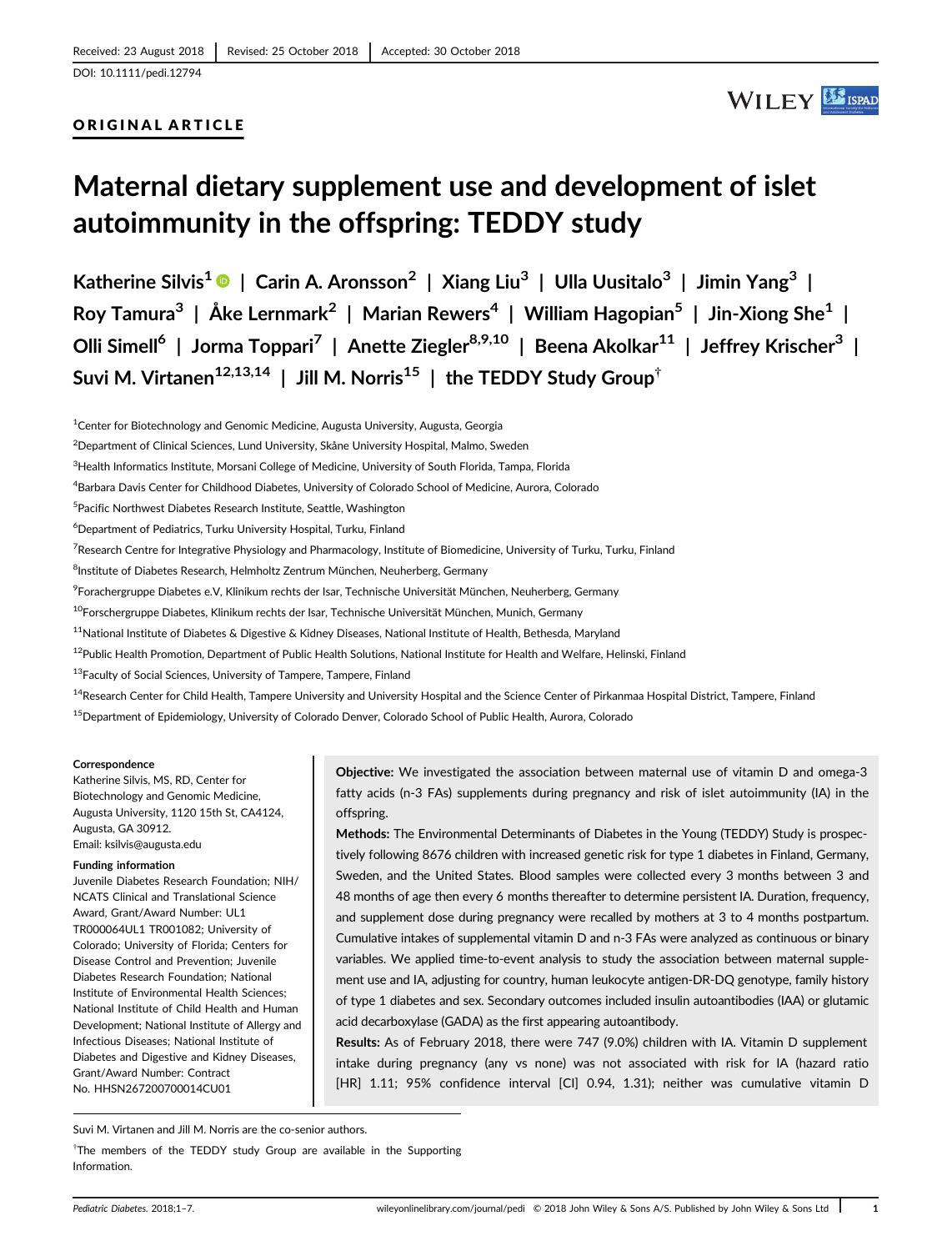DK63790U01 DK63821U01 DK63829U01 DK63836U01 DK63861U01 DK63863U01 DK63865UC4 DK100238UC4 DK106955UC4 DK112243UC4 DK117483UC4 DK63821UC4 DK63829UC4 DK63836UC4 DK63861UC4 DK63863UC4 DK63865UC4 DK95300

supplement intake. Supplemental n-3 FA intake was similarly not associated with IA risk (HR: 1.19, 95% CI 0.98, 1.45). Similar lack of association was observed for either IAA or GADA as the first appearing autoantibody.

Conclusions: The TEDDY cohort showed no evidence of benefit regarding IA risk for vitamin D or n-3 FA supplementation during pregnancy.

#### **KEYWORDS**

dietary supplements, islet autoimmunity, omega-3 fatty acids, pregnancy, vitamin D

#### 1 | INTRODUCTION

Vitamin D and omega-3 fatty acid (n-3 FA) intakes from either food or supplements have been hypothesized to be potentially protective against islet autoimmunity (IA) and progression to type 1 diabetes (T1D). Because T1D can be diagnosed during infancy and early childhood, both genetics and environmental factors affecting the fetal environment may play a role in the development of early IA and T1D in young children.<sup>1</sup> Maternal supplement use may provide a significant source of n-3 FA and/or vitamin D especially if the maternal diet does not contain significant quantities of dietary sources like fatty fish, fortified dairy products, and flax seeds.

Vitamin D plays a role in immune regulation. B cells, T cells, and other immune cells contain vitamin D receptors, and some cells of the immune system are also able to convert the inactive vitamin D precursor to the active form. The immune system is therefore able to respond to circulating active vitamin D as well as synthesize it.<sup>2</sup> Vitamin D may decrease the antigen-presenting cells that stimulate T cells to proliferate, thereby increasing immunological tolerance. Vitamin D deficiency in infancy and early childhood may trigger an autoimmune response in susceptible individuals by inhibiting immunologic tolerance. $3$  A metaanalysis of five European case-control studies concluded that vitamin D supplementation in infancy did offer protection against type 1 diabetes compared to no supplementation.4 The Environmental Determinants of Diabetes in the Young (TEDDY) Study found higher plasma vitamin D associated with a decreased risk of IA, primarily in children carrying a specific variant of the vitamin D receptor (VDR) gene.<sup>5</sup>

Sufficient maternal vitamin D status, influenced by both food and supplement intake, is necessary for neonates to be born with adultnormal 25(OH)D concentrations<sup>6</sup> and may affect an infant's risk for an autoimmune response. The All Babies in Southeast Sweden (ABIS) Study in Sweden found Vitamin D supplement use by pregnant mothers did reduce risk for IA in offspring at 1 year of age, but had no effect on IA at 2.5 years of age<sup>7</sup> and later reported no association between maternal supplementation and T1D in offspring.<sup>8</sup> The Diabetes Autoimmunity Study in the Young (DAISY) Study in the United States showed benefit of food but not supplement sources of vitamin D in pregnant mom's diets on offspring IA.<sup>9</sup> Conversely, a Finnish study found no association between maternal consumption of vitamin D from food and supplements during pregnancy and autoimmunity or T1D in offspring.<sup>10</sup>

Moreover, maternal serum 25 (OH)D levels from late in pregnancy have been associated with reduced risk for  $T1D$ , $^{11}$  while those from another study drawn in the first trimester have not.<sup>12</sup>

Omega-3 FAs (n-3 FAs) may also be protective against the development of IA. Wei et al $^{13}$  have hypothesized that decreasing the n-6 to n-3 ratio in the body may impact insulin secretion by reducing the n-6 initiated pro-inflammatory cascade, thereby protecting beta cells. Supplementation of n-3 FA may affect the n-3 to n-6 ratio enough to reduce risk of IA by reducing inflammation. Cod liver oil supplements, which contain both vitamin D and n-3 FA, when taken during pregnancy have been associated with reduced risk of IA in subjects in Norway.<sup>14</sup> Conversely, another Norwegian study measured serum eicosapentaenoic acid (EPA) and docosahexaenoic acid (DHA) status during pregnancy but did not find an association with decreased risk of T1D in the offspring.<sup>15</sup>

The aim of this study was to examine the association between maternal dietary vitamin D and omega-3 FA supplementation during pregnancy and development of IA in the offspring.

## 2 | METHODS

TEDDY is a prospective cohort study funded by the National Institutes of Health with the primary goal to identify environmental causes of T1D. It includes six clinical research centers—three in the United States: Colorado, Georgia/Florida, Washington and three in Europe: Finland, Germany, and Sweden. Detailed study design and methods have been previously published.<sup>16,17</sup> The TEDDY study is conducted according to guidelines laid down by the Declaration of Helsinki, and all procedures involving human subjects were approved by local ethics boards or Institutional Review Boards. Written informed consents were obtained for all study participants from a parent or primary caretaker, separately, for genetic screening at birth and participation in prospective follow-up. Screening and follow-up are monitored by an External Advisory Board of the National Institutes of Health.

Between September 2004 and February 2010, a total of 424 788 newborn infants were screened for type 1 diabetes-associated human leukocyte antigen (HLA) genotypes. The initial screening identified 21 589 eligible infants, of whom 8676 were enrolled in the follow-up study before age 4.5 months.

Infants from the general population, with no first-degree relative (FDR) with type 1 diabetes, were eligible if they had any one of the following HLA-DR-DQ genotypes:

DRB1\*04-DQA1\*03-DQB1\*03:02/DRB1\*03-DQA1\*05-DQB1\*02: 01 (DR3/4),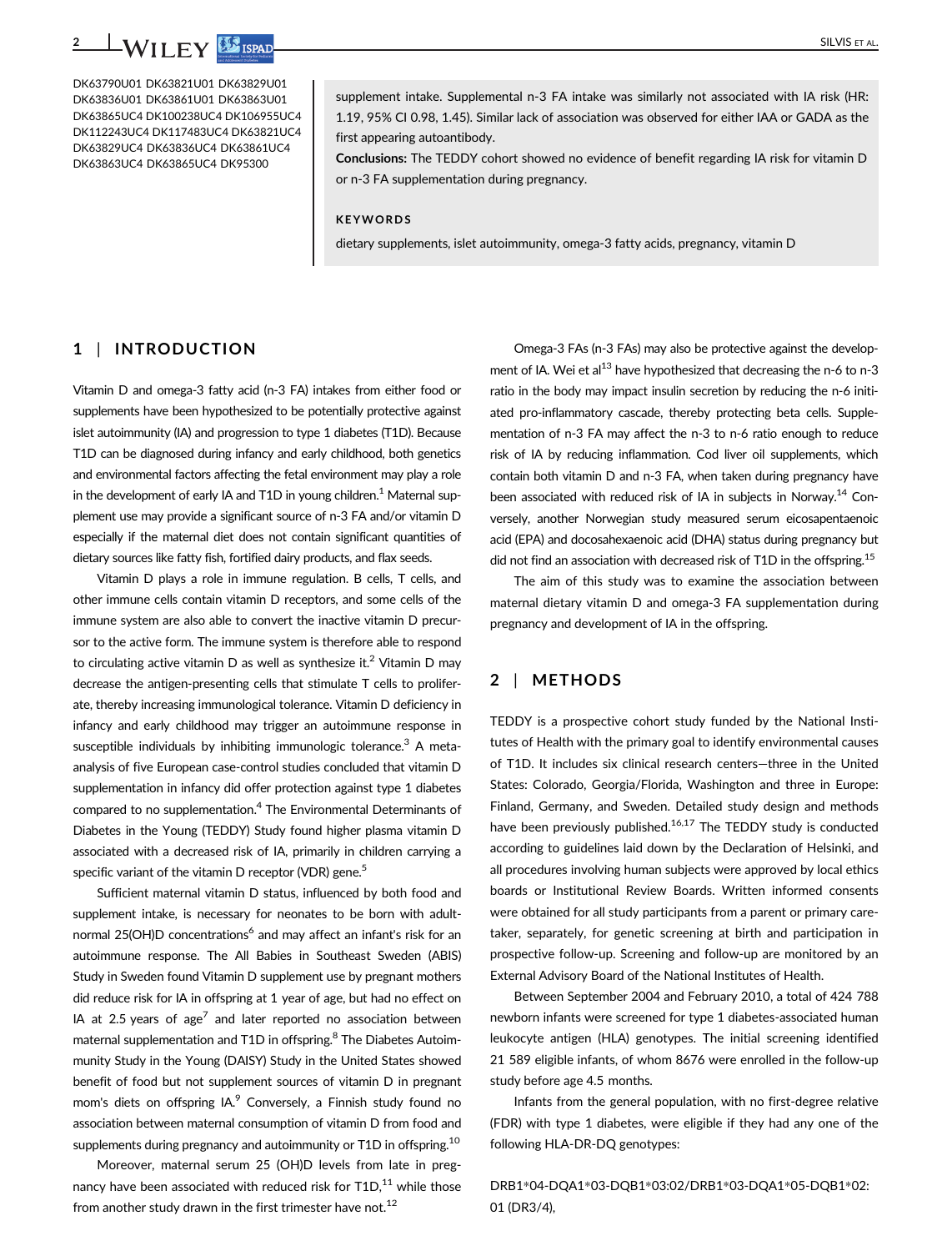DRB1\*04-DQA1\*03-DQB1\*03:02/DRB1\*04-DQA1\*03-DQB1\*03: 02 (DR4/4),

DRB1\*04-DQA1\*03-DQB1\*03:02/DRB1\*08-DQA1\*04-DQB1\*04: 02 (DR4/8) and.

DRB1\*03-DQA1\*05-DQB1\*02:01/DRB1\*03-DQA1\*05-DQB1\*02: 01 (DR3/3).

Infants with an FDR with T1D were eligible with any above genotype or with:

DRB1\*04-DQA1\*03-DQB1\*03:02/DRB1\*04- DQA1\*03-DQB1\*02: 02 (DR4/4b),

DRB1\*04-DQA1\*03-DQB1\*03:02/DRB1\*01- DQA1\*01-DQB1\*05: 01 (DR4/1),

DRB1\*04-DQA1\*03-DQB1\*03:02/DRB1\*13-DQA1\*01-DQB1\*06: 04 (DR4/13),

DRB1\*04-DQA1\*03-DQB1\*03:02/DRB1\*09-DQA1\*03-DQB1\*03: 03 (DR4/9), and

DRB1\*03-DQA1\*05-DQB1\*02:01/DRB1\*09-DQA1\*03-DQB1\*03: 03 (DR3/9).

For brevity, the extended haplotypes above will be referred to in this paper by their DR-based abbreviations shown at the end of each line.

Blood samples to test autoantibody status were drawn quarterly starting at 3 months old during the first 4 years and biannually thereafter. Three autoantibodies against glutamic acid decarboxylase (GADA), insulin (insulin autoantibodies [IAA]), and insulinoma antigen-2 (IA-2A) were tested. Methods for testing samples for autoantibody positivity are described more thoroughly elsewhere.<sup>18</sup> An individual was considered autoantibody positive when a blood sample was confirmed positive at two labs. Our primary outcome, persistent IA, was defined as confirmed positive autoantibodies to IAA, GADA, or IA-2A in at least two consecutive samples. We also examined secondary outcomes of IAA only or GADA only as the first appearing autoantibody (IAA-first IA and GADA-first IA, respectively). Previously published studies in TEDDY have showed a relationship between the order of autoantibody appearance and risk of  $T1D$ .<sup>19-22</sup>

The infant screening form completed by the family at birth provided basic demographic information and family history of diabetes. This information was verified within the infant's first year of life in another questionnaire. Mothers reported prenatal details such as medications, smoking habits and education level attained in addition to dietary supplement use, both dose and duration, through selfadministered questionnaire at 3.0 to 4.5 months postpartum. Trained interviewers reviewed questionnaires for completeness and detail at the first TEDDY visit. Interviewers obtained quantities of both vitamin D2 and D3 and n-3 FAs from the package from both single vitamin and multivitamin supplements. The FAs included in the analysis were total n-3, DHA, and EPA, the latter two being the most commonly supplemented single n-3 FAs. The cumulative intake of vitamin D and n-3 FA from supplements during pregnancy was calculated by summing the reported intake over the entire pregnancy. Extreme cumulative intake values (ie, greater than the minimum of the four country-specific 99th percentiles of the intake values) were excluded. TEDDY has previously reported some concordance between national recommendations and the prevalence of prenatal vitamin D and n-3 FA supplement use among TEDDY mothers.<sup>23</sup> In 2008, new Swedish and German guidelines recommended that mothers to take 200 mg/ day DHA if they did not regularly consume fish. Consumption of n-3 FA supplements increased in all countries during TEDDY screening, with the highest proportion of FA users found in Germany (32%). The prevalence of vitamin D supplement use was relatively stable throughout screening (65%). The highest proportion of vitamin D supplement users was in the United States (81%), where the prenatal multivitamin all mothers are counseled to consume generally contains vitamin  $D^{23}$ Parents reported education level on a 10-category scale that was subsequently aggregated into two categories: basic primary and higher education, in order for the variable to be comparable across countries. Basic primary education is defined as primary school through trade school. Alcohol consumption was recorded as "yes" if any alcohol was consumed during any trimester in pregnancy.

Children whose HLA genotype was ineligible ( $n = 120$ ), whose autoantibody was indeterminate ( $n = 54$ ), with no information about maternal supplement use (n = 140) or with no information about cumulative intake for vitamin D (n = 87) or n-3 FA (n = 15) from supplements were excluded, leaving 8260 children for this maternal supplement analysis.

#### 2.1 | Statistical analyses

Characteristics of those who developed IA, IAA as the first appearing autoantibody, GADA as the first appearing autoantibody and those who did not develop IA are presented for descriptive purposes.

Cox proportional hazards (PHs) models were performed to examine the cumulative intake of vitamin D and n-3 FA from supplements during pregnancy related to the risk of IA, the risk of IAA as the first appearing autoantibody, and the risk of GADA as the first appearing autoantibody. The magnitudes of the associations were described by hazard ratios (HRs) with 95% confidence intervals (CIs). HLA-DR-DQ genotype, family history of type 1 diabetes, sex, and country (as a strata) were adjusted in the Cox PH models. Cox PH analysis with additional adjustment for factors previously identified in  $\text{TEDDY}^{24-28}$ (probiotic introduced before 28 days vs other, type of infant formula during the first 3 months, weight at 12 months, T1D-related singlenucleotide polymorphisms (SNPs) [rs2476601 in PTPN22, rs2816316 in RGS1, rs2292239 in ERBB3, rs3184504 in SH2B3, rs4948088 in COBL, rs1004446 in INS, rs1270876 in CLEC16A, rs10517086] and two SNPs in complement genes [rs1143678 and rs4597342 in ITGAM]) were also performed as sensitivity analyses.

The cumulative intake of vitamin D and n-3 FA from supplements during pregnancy variable was incorporated into the Cox model in two ways: (a) Cumulative intake categorized as binary (0, or > 0), that is, supplement users or non-users. (b) Cumulative intake of nutrient as a continuous variable among supplement users. Considering the use of vitamin D supplements is relatively high (64%), an additional analysis was conducted by categorizing vitamin D use into three levels: (none, low [<median intake among users], or high [≥median intake among users]). Analyses were performed using Statistical Analysis Software (Version 9.4; SAS Institute, Cary, North Carolina).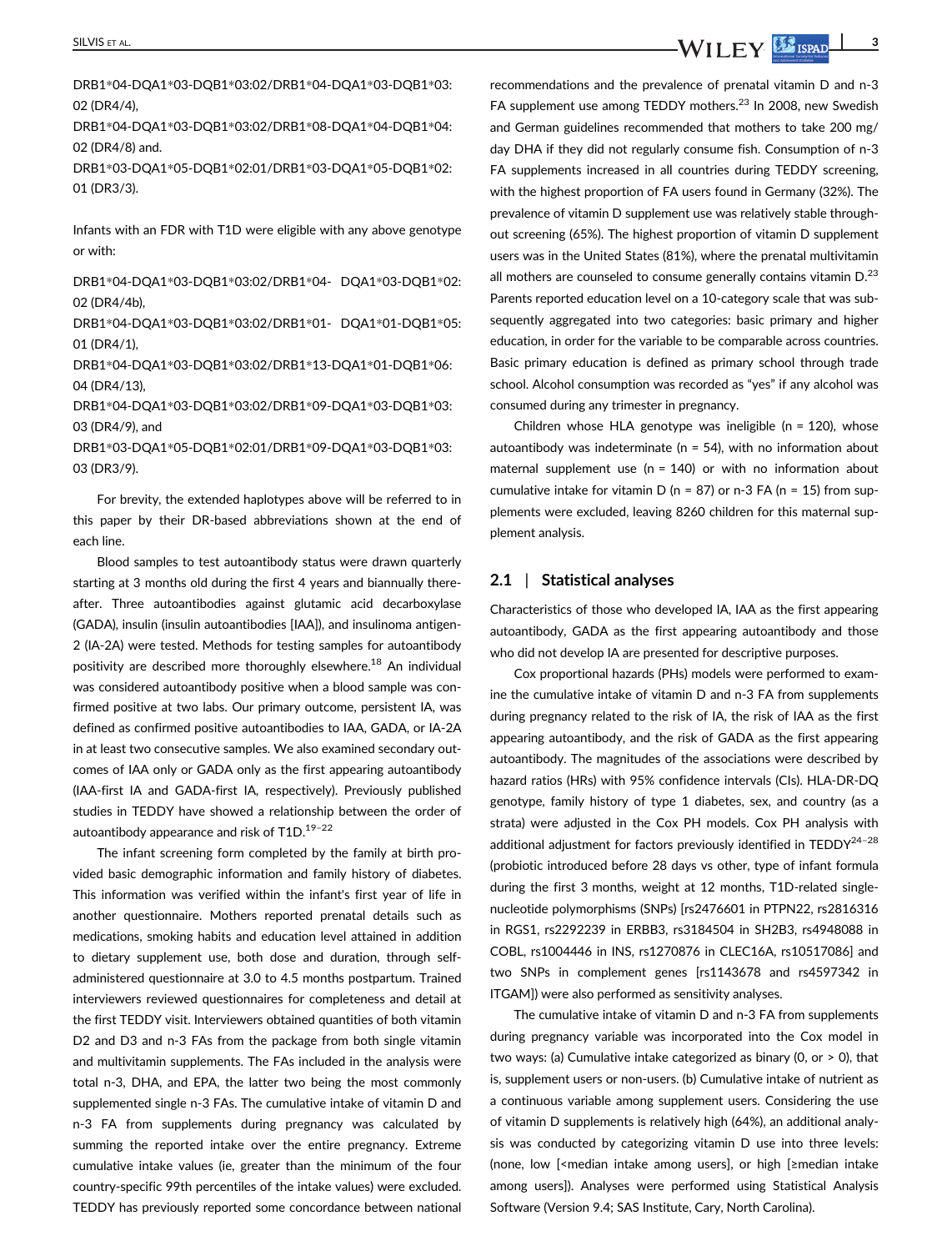4 | WILEY SISPAD SILVIS ET AL.

## 3 | RESULTS

As of February 2018, the median (interquartile range [IQR]) follow-up time for the 8260 children was 103 (38-126) months. There were 747 (9.0%) children with persistent confirmed IA, with 279 (3.4%) children having IAA only as the first appearing autoantibody (IAA-first IA) and 325 (3.9%) children having GADA only as the first appearing (GADA-first IA) autoantibody. The median (IQR) age at onset of persistent confirmed IA was 35 (18-70) months.

In this study, 5283 (64.0%) of the mothers reported vitamin D supplementation during pregnancy, and the median (IQR) intake was 2030 (1050-2800) mcg. A total of 1338 (16.2%) mothers reported n-3 FA supplementation during pregnancy and the median (IQR) intake was 61.6 (33.0-92.4) g. The characteristics of the children and details of the mother's intake of vitamin D and n-3 FA supplementation during pregnancy by the children's status of IA (IA negative, any IA, IAA-first IA, and GADA-first IA) are presented in Table 1.

Adjusting for HLA-DR-DQ genotype, family history of type 1 diabetes, sex, and country (as a strata), intake of vitamin D via supplements (any vs none) was not associated with the risk of IA (HR 1.11; 95% CI 0.94, 1.31), IAA-first IA (HR 1.24; 95% CI 0.94, 1.62) or GADA-first IA (HR 1.01; 95% CI 0.79, 1.29) (Table 2). Additionally, there was no association between low or high maternal cumulative intake of vitamin D supplements during pregnancy and the risk of IA, IAA-first IA, or GADA-first IA, compared with no intake. Intake of vitamin D via supplements (any vs none) was examined for potential interaction with HLA-DR-DQ genotype, family history of type 1 diabetes, sex, and country, on the risk of IA, IAA-first IA, and GADA-first IA. No significant interactions were detected.

Adjusting for HLA-DR-DQ genotype, family history of type 1 diabetes, sex, and country (as a strata), intake of n-3 FA supplements (any vs none) was not associated with the risk of IA (HR 1.19; 95% CI 0.98, 1.45), IAA-first IA (HR 1.22; 95% CI 0.89, 1.68) or GADA-first IA (HR 1.27; 95% CI 0.95, 1.70) (Table 2), nor did the analysis of the cumulative n-3 FA acid intake indicate a significant association with the risk of IA, IAA-first IA, or GADA-first IA. Again, no significant interactions between the n-3 FA supplement use and the other covariates in relation to IA, IAA-first IA, or GADA-first IA were detected. The sensitivity analyses with additional adjustment for the risk factors for IA previously identified in TEDDY revealed similar results (data not shown).

|  | <b>TABLE 1</b> Characteristics of the environmental determinates of diabetes in the young (TEDDY) study cohort |  |  |  |  |  |  |
|--|----------------------------------------------------------------------------------------------------------------|--|--|--|--|--|--|
|--|----------------------------------------------------------------------------------------------------------------|--|--|--|--|--|--|

| Characteristic                                   |                           | <b>IA</b> negative<br>$N = 7513$ | Any IA<br>$N = 747$ | <b>IAA first</b><br>$N = 279$ | <b>GADA first</b><br>$N = 325$ |
|--------------------------------------------------|---------------------------|----------------------------------|---------------------|-------------------------------|--------------------------------|
| Country <sup>a</sup> N (%)                       | US                        | 3275 (43.6)                      | 250 (33.5)          | 84 (30.1)                     | 126 (38.8)                     |
|                                                  | Finland                   | 1543 (20.5)                      | 183 (24.5)          | 88 (31.5)                     | 60 (18.5)                      |
|                                                  | Germany                   | 509 (6.8)                        | 55 (7.4)            | 19 (6.8)                      | 17(5.2)                        |
|                                                  | Sweden                    | 2186 (29.1)                      | 259 (34.7)          | 88 (31.5)                     | 122 (37.5)                     |
| First-degree relative with T1D <sup>a</sup> N(%) | <b>No</b>                 | 6756 (89.9)                      | 602 (80.6)          | 220 (78.9)                    | 269 (82.8)                     |
|                                                  | Yes                       | 757 (10.1)                       | 145 (19.4)          | 59 (21.1)                     | 56 (17.2)                      |
| Sex <sup>a</sup> N(%                             | Male                      | 3776 (50.3)                      | 412 (55.2)          | 159 (57.0)                    | 173 (53.2)                     |
|                                                  | Female                    | 3737 (49.7)                      | 335 (44.8)          | 120 (43.0)                    | 152 (46.8)                     |
| HLA Genotype <sup>a</sup>                        | DR3/4                     | 2869 (38.2)                      | 368 (49.3)          | 133 (47.7)                    | 163 (50.2)                     |
|                                                  | <b>DR4/4</b>              | 1478 (19.7)                      | 137 (18.3)          | 52 (18.6)                     | 49 (15.1)                      |
|                                                  | <b>DR4/8</b>              | 1298 (17.3)                      | 115(15.4)           | 58 (20.8)                     | 38 (11.7)                      |
|                                                  | <b>DR3/3</b>              | 1629 (21.7)                      | 100(13.4)           | 23(8.2)                       | 71 (21.8)                      |
|                                                  | FDR Specific <sup>b</sup> | 239(3.2)                         | 27(3.6)             | 13(4.7)                       | 4(1.2)                         |
| Maternal intake of Vit D                         | None                      | 2716 (36.2)                      | 261 (34.9)          | 90 (32.3)                     | 116 (35.7)                     |
|                                                  | Low (<2030 mcg)           | 2378 (31.7)                      | 253 (33.9)          | 105 (37.6)                    | 95 (29.2)                      |
|                                                  | High $(≥2030$ mcg)        | 2419 (32.2)                      | 233 (31.2)          | 84 (30.1)                     | 114 (35.1)                     |
| Intake of Vit D (mcg) among users <sup>c</sup>   | $\mathsf{N}$              | 4643                             | 473                 | 184                           | 202                            |
|                                                  | Median (Q1-Q3)            | 2000 (1050-2800)                 | 1610 (1015-2800)    | 1400 (803-2800)               | 2100 (1103-2800)               |
|                                                  | Mean (SD)                 | 1912 (1094)                      | 1882 (1135)         | 1770 (1192)                   | 2009 (1076)                    |
| Maternal intake of n-3 FA                        | None                      | 6310 (84.0)                      | 612 (81.9)          | 229 (82.1)                    | 263 (80.9)                     |
|                                                  | Any                       | 1203 (16.0)                      | 135 (18.1)          | 50 (17.9)                     | 62 (19.1)                      |
| Intake of n-3 FA $(g)$ among users <sup>d</sup>  | $\mathsf{N}$              | 1156                             | 127                 | 49                            | 56                             |
|                                                  | Median (Q1-Q3)            | $56(31-84)$                      | 62 (36-116)         | 56 (28-112)                   | 78 (56-109)                    |
|                                                  | Mean (SD)                 | 75(71)                           | 89 (78)             | 83 (83)                       | 93 (66)                        |
|                                                  |                           |                                  |                     |                               |                                |

Abbreviations: FA, fatty acid; FDR, first-degree relative; GADA, glutamic acid decarboxylase; HLA, human leukocyte antigen; IA, islet autoimmunity; IAA, insulin autoantibodies; T1D, type 1 diabetes; TEDDY, The Environmental Determinants of Diabetes in the Young.

 $a$  Characteristics that were statistically significantly associated (P-value <0.05) with the risk of IA, IAA only as the first appearing autoantibody (IAA first) and GADA only as the first appearing autoantibody (GADA first).

b FDR-specific HLA-DR-DQ genotypes are DR4/4b, DR4/1, DR4/13, DR4/9, and DR3/9.

 $\degree$  167 extreme intake values of Vitamin D (>5600 mcg) were excluded.

 $d$  55 extreme intake values of n-3 FA (>436 g) were excluded.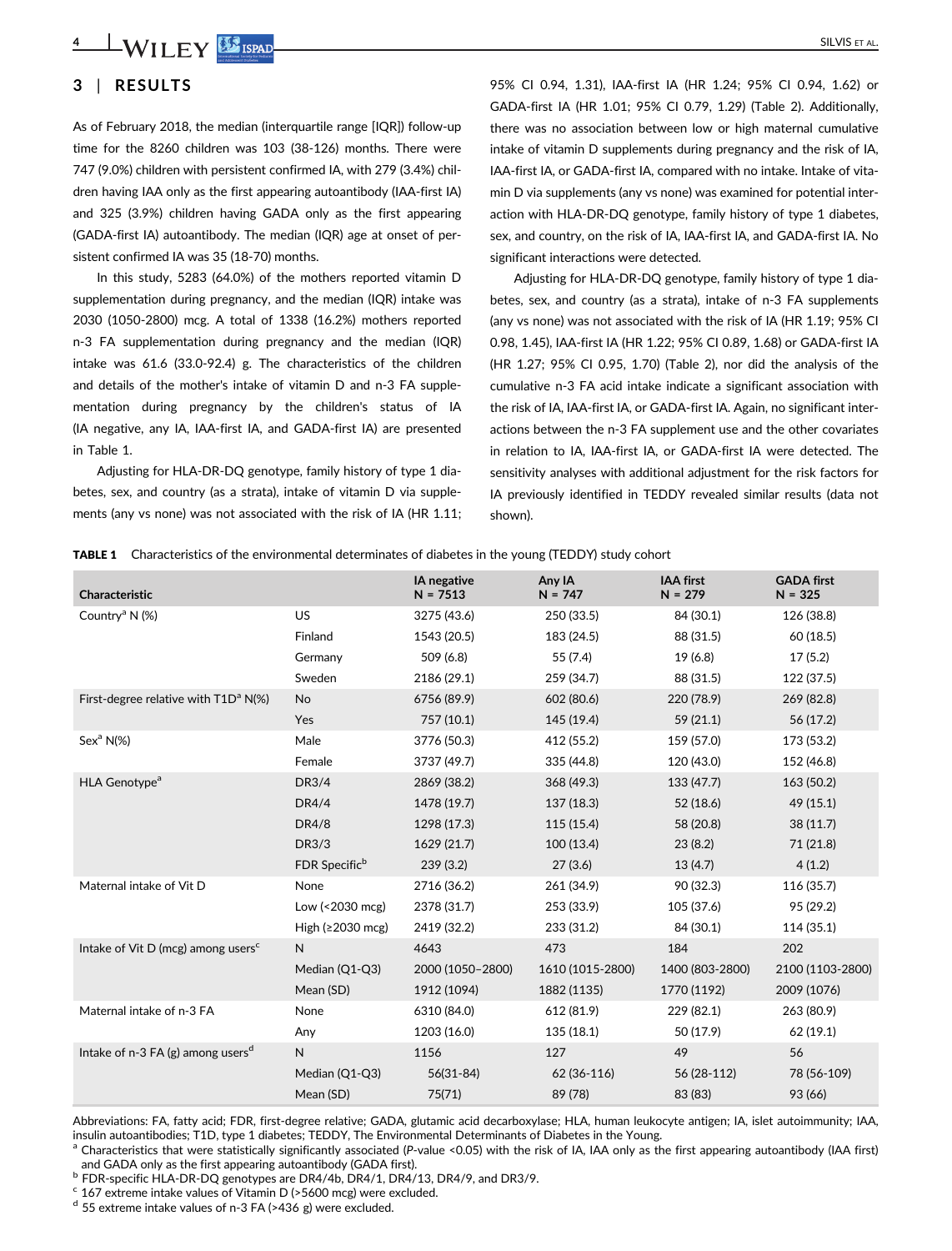TABLE 2 HRs, 95% CIs and two-tailed P-values from Cox proportional hazards models<sup>a</sup> for the effects of vitamin D and Omega-3 fatty acid intake from supplements during pregnancy on the risk of developing any IA, IAA only as the first appearing autoantibody (IAA first) and GADA only as the first appearing autoantibody (GADA first): the TEDDY Study

| Supplement                                                  |                       | Any IA<br>HR (95% CI) P-value | <b>IAA first</b><br>HR (95% CI) $P$ -value | <b>GADA first</b><br>HR (95% CI) P-value |
|-------------------------------------------------------------|-----------------------|-------------------------------|--------------------------------------------|------------------------------------------|
| Vitamin D                                                   |                       |                               |                                            |                                          |
| Any or none (none as reference)                             | Any                   | 1.11 (0.94, 1.31) 0.213       | 1.24 (0.94, 1.62) 0.217                    | 1.01 (0.79, 1.29) 0.965                  |
| High ( $\geq$ 2030 mcg <sup>b</sup> ) or low (<2030 mcg) or | Low (<2030 mcg)       | 1.08 (0.90, 1.29) 0.409       | 1.23(0.92,1.65) 0.164                      | 0.91(0.69, 1.20)0.507                    |
| none (none as reference)                                    | High $(≥2030$ mcg)    | 1.17(0.95, 1.43) 0.142        | 1.25 (0.89,1.75) 0.206                     | 1.17 (0.86,1.58) 0.321                   |
| Cumulative intake                                           | Per 1000 mcg increase | 1.05 (0.96,1.15) 0.284        | 0.98(0.84, 1.14)0.751                      | 1.15 (1.00,1.32) 0.056                   |
| Omega-3 fatty acid                                          |                       |                               |                                            |                                          |
| Any or none (none as reference)                             | Any                   | 1.19 (0.98,1.45) 0.076        | 1.22(0.89, 1.68) 0.219                     | 1.27 (0.95, 1.70) 0.101                  |
| Cumulative intake                                           | Per 100 g increase    | 1.18 (0.96,1.46) 0.121        | 1.03 (0.72,1.49) 0.854                     | 1.24 (0.91,1.68) 0.170                   |

Abbreviations: CI, confidence interval; GADA, glutamic acid decarboxylase; HLA, human leukocyte antigen; HR, hazard ratio; IA, islet autoimmunity; IAA, insulin autoantibodies; T1D, type 1 diabetes; TEDDY, The Environmental Determinants of Diabetes in the Young.

Adjusting for HLA-DR-DQ genotype, family history of T1D, sex, and country (as strata). **b** Median of cumulative intake of Vitamin D by users throughout pregnancy is 2030 mcg.

### 4 | DISCUSSION

In this study, we investigated the association between mothers' use of vitamin D and n-3 FA supplements during pregnancy and risk for IA. Some previous studies have found limited associations between maternal dietary supplement use and reduced risk of IA or T1D. A study in Sweden found that Vitamin D supplementation in pregnancy subsequently decreased IA in the offspring at 1 year of age, but this is a time when IA have usually not yet developed, and by age 2.5 years, the protective effect of maternal vitamin D supplementation on childhood IA was not seen.<sup>6</sup> Another study found that cod liver oil supplementation of the mother protected the offspring from T1D, but this represents combined supplementation with both vitamin D and n-3 FA and it is unclear which nutrient is responsible or whether both were required.<sup>7,14</sup> Our current results from TEDDY Study are consistent with multiple studies that have not found an effect of maternal vitamin D supplementation, $8-10$  maternal FA levels, $14$  or maternal FA intake<sup>28</sup> on T1D risk in the child. Recently, large studies utilizing the extensive data from the Danish National Register and Norwegian Mother and Child Cohort Study have examined the effect of both vitamin D status throughout pregnancy and neonatal status of the infant and found no association with type 1 diabetes.<sup>29,30</sup> Maternal supplementation of vitamin D, DHA, and EPA was not associated with T1D risk in both countries.<sup>30</sup>

There have been varied results when studying children as opposed to in utero (maternal) exposure. TEDDY study (with European and US children) has shown a relationship between child vitamin D levels and risk of IA. $<sup>5</sup>$  A US cohort has shown an association</sup> between child n-3 FA intake from food, n-3 FAs in the erythrocyte membrane, and a reduced risk of  $IA^{31}$  but no association with progression from IA to  $T1D^{32}$  According to these studies, the benefit of n-3 FA may be in the inhibition of IA seroconversion. More recently, the DAISY Study has shown a reduced risk for IA in children who consume alpha-linoleic acid rich foods and supplements and have a specific genetic variant in FA desaturation.<sup>33</sup>

The main strength of this study is the large sample size and short period of time that passed from pregnancy to recording of supplement usage data. Infants were on average 3 months old when we asked mothers to recall pregnancy data for TEDDY.

The study was limited by a lack of dietary data on food sources of vitamin D and n-3 FA in the maternal diet. However, supplements contribute significantly to overall nutrient intake, especially when food sources are low. A study of US National Health and Nutrition Examination Surveys 2009-2012 food intake data revealed that 93% of the population surveyed consumed below the estimated average requirement for vitamin D (10 mcg/day). $34$  In a study of dairy fortification in Finland, mean dietary intake of vitamin D in women increased from 3 to 18 mcg/day when the national fortification recommendation was doubled in 2010.<sup>35</sup> TEDDY Study did not collect maternal food records because the participants were not contacted and recruited until the high-risk infants were identified at birth. For this same reason, we do not have any measures of maternal vitamin D or n-3 FA levels during pregnancy. It is possible that supplements which remedy a deficiency may show a more protective effect than supplements taken by mothers with adequate nutrient status. A study of Finnish mothers suggests that it is possible that vitamin D insufficiency during pregnancy may be more problematic with some maternal vitamin D receptor variants.<sup>36</sup>

In conclusion, the present study does not find any association between maternal Vitamin D nor n-3 FA supplement use and increased risk for IA. This result is the same whether looking at any supplement use vs none, or for both a low and higher dose of vitamin D. Nevertheless, TEDDY will continue to investigate effect of other aspects of the in utero environment on the risk for IA and type 1 diabetes.

#### ACKNOWLEDGEMENTS

We would like to thank all the children and their families who generously volunteered to participate in TEDDY. TEDDY Study was funded by U01 DK63829, U01 DK63861, U01 DK63821, U01 DK63865, U01 DK63863, U01 DK63836, U01 DK63790, UC4 DK63829, UC4 DK63861, UC4 DK63821, UC4 DK63865, UC4 DK63863, UC4 DK63836, UC4 DK95300, UC4 DK100238, UC4 DK106955, UC4 DK112243, UC4 DK117483, and Contract No. HHSN267200700014C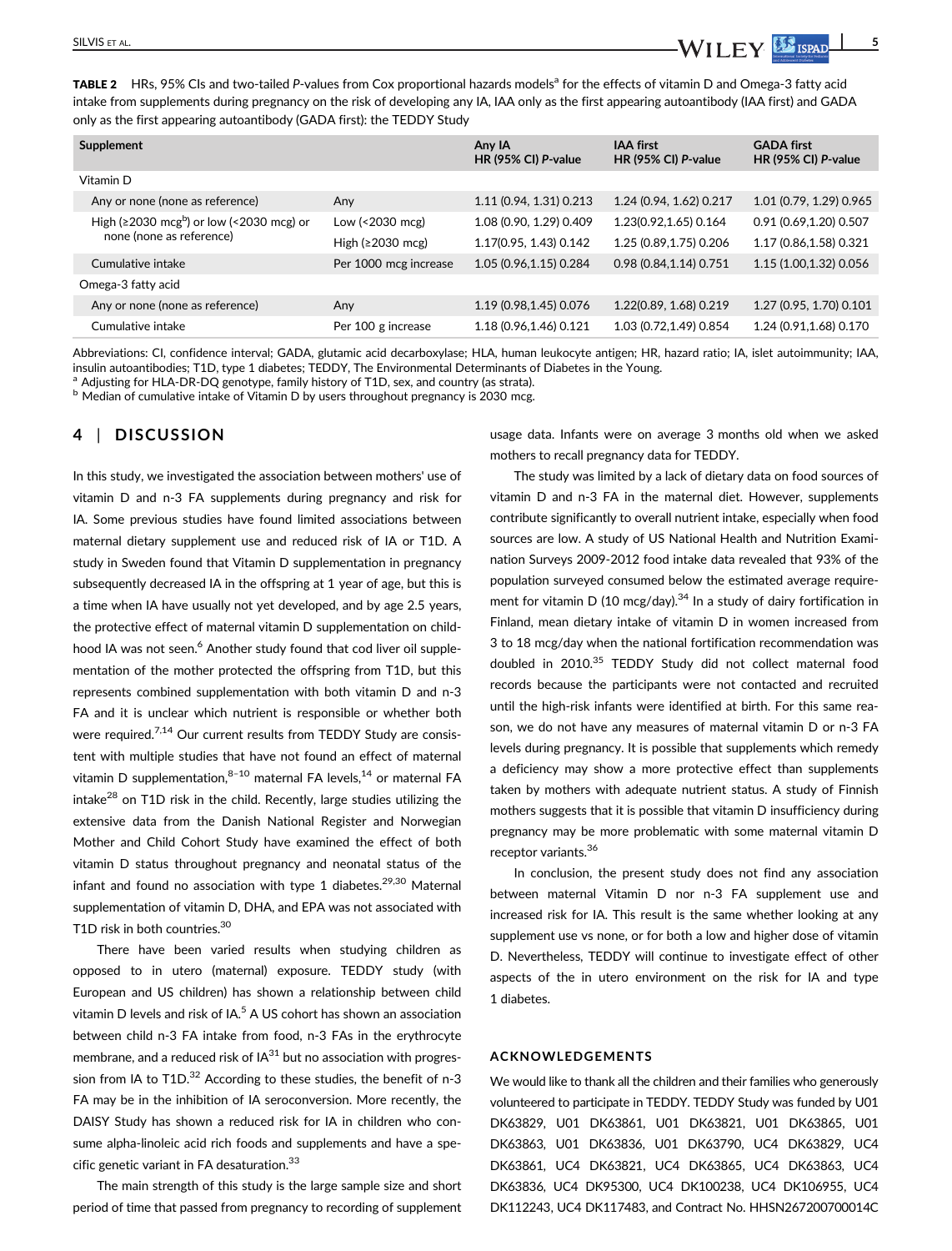from the National Institute of Diabetes and Digestive and Kidney Diseases, National Institute of Allergy and Infectious Diseases, National Institute of Child Health and Human Development, National Institute of Environmental Health Sciences, Juvenile Diabetes Research Foundation, and Centers for Disease Control and Prevention. This work was supported in part by the NIH/NCATS Clinical and Translational Science Awards to the University of Florida (UL1 TR000064) and the University of Colorado (UL1 TR001082).

#### CONFLICTS OF INTEREST

The authors have no conflicts of interest to report.

#### ORCID

Katherine Silvis D<https://orcid.org/0000-0001-7283-0570>

#### **REFERENCES**

- 1. Lindehammer SR, Fex M, Maziarz M, Hanson I, Marsal K, Lernmark A. Early-pregnancy cytokines in mothers to children developing multiple, persistent islet autoimmunities, type 1 diabetes, or both before 7 years of age. Am J Reprod Immunol. 2011;66:495-503.
- 2. Altieri B, Muscogiuri G, Barrea L, et al. Does vitamin D play a role in autoimmune endocrine disorders? A proof of concept. Rev Endocr Metab Disord. 2017;18(3):335-346.
- 3. Antico A, Tampoia M, Tozzoli R, Bizzaro N. Can supplementation with vitamin D reduce the risk or modify the course of autoimmune disease? A systematic review of the literature. Autoimmun Rev. 2012;12: 127-136.
- 4. Zipitis CS, Akobeng AK. Vitamin D supplementation in early childhood and risk of type 1 diabetes: a systematic review and meta-analysis. Arch Dis Child. 2008;93:512-517.
- 5. Norris JM, Lee HS, Frederiksen B, et al. Plasma 25-hydroxyvitamin D concentration and risk of islet autoimmunity. Diabetes. 2018;67(1): 146-154.
- 6. Kovacs CS. Vitamin D in pregnancy and lactation: maternal, fetal, and neonatal outcomes from human and animal studies. Am J Clin Nutr. 2008;88(suppl):520S-528S.
- 7. Brekke HK, Ludvigsson J. Vitamin D supplementation and diabetesrelated autoimmunity in the ABIS study. Pediatr Diabetes. 2007;8(1): 11-14.
- 8. Granfors M, Augustin H, Ludvigsson J, Brekke HK. No association between use of multivitamin supplement containing vitamin D during pregnancy and risk of type 1 diabetes in the child. Pediatr Diabetes. 2016;17(7):525-530.
- 9. Fronczak CM, Barón AE, Chase HP, et al. In utero dietary exposures and risk of islet autoimmunity in children. Diabetes Care. 2003;26(12): 3237-3242.
- 10. Marjamäki L, Niinistö S, Kenward MG, et al. Maternal intake of vitamin D during pregnancy and risk of advanced beta cell autoimmunity and type 1 diabetes in offspring. Diabetologia. 2010;53(8):1599-1607.
- 11. Sørensen IM, Joner G, Jenum PA, Eskild A, Torjesen PA, Stene LC. Maternal serum levels of 25-hydroxy-vitamin D during pregnancy and risk of type 1 diabetes in the offspring. Diabetes. 2012;61(1):175-178.
- 12. Miettinen ME, Reinert L, Kinnunen L, et al. Serum 25-hydroxyvitamin D level during early pregnancy and type 1 diabetes risk in the offspring. Diabetologia. 2012;55(5):1291-1294.
- 13. Wei D, Li J, Shen M, et al. Cellular production on n-3 PUFAs and reduction of n-6-to-n-3 ratios in the pancreatic B-cells and islets enhance insulin secretion and confer protection against cytokineinduced cell death. Diabetes. 2010;59:471-478.
- 14. Stene LC, Ulriksen J, Magnus P, Joner G. Use of cod liver oil during pregnancy associated with lower risk of type I diabetes in the offspring. Diabetologia. 2000;43(9):1093-1098.
- 15. Sørensen IM, Joner G, Jenum PA, Eskild A, Stene LC. Serum long chain n-3 fatty acids (EPA and DHA) in the pregnant mother are

independent of risk of type 1 diabetes in the offspring. Diabetes Metab Res Rev. 2012;28(5):431-438.

- 16. Hagopian WA, Lernmark A, Rewers MJ, et al. TEDDY--the environmental determinants of diabetes in the young: an observational clinical trial. Ann N Y Acad Sci. 2006;1079:320-326.
- 17. TEDDY Study Group. The environmental determinants of diabetes in the young (TEDDY) study: study design. Pediatr Diabetes. 2007;8(5): 286-298.
- 18. Vehik K, Fiske SW, Logan CA, et al. Methods, quality control and specimen management in an international multicentre investigation of type 1 diabetes: TEDDY. Diabetes Metab Res Rev. 2013;29(7):557-567.
- 19. Krischer JP, Lynch KF, Schatz DA, et al. The 6 year incidence of diabetes-associated autoantibodies in genetically at-risk children: the TEDDY study. Diabetologia. 2015;58(5):980-987.
- 20. Krischer JP, Lynch KF, Lernmark Å, et al. Genetic and environmental interactions modify the risk of diabetes-related autoimmunity by 6 years of age: the TEDDY study. Diabetes Care. 2017;40(9):1194- 1202.
- 21. Krischer JP, Liu X, Lernmark Å, et al. The influence of type 1 diabetes genetic susceptibility regions, age, sex, and family history on the progression from multiple autoantibodies to type 1 diabetes: a TEDDY study report. Diabetes. 2017;66(12):3122-3129.
- 22. Lynch KF, Lee HS, Törn C, et al. Gestational respiratory infections interacting with offspring HLA and CTLA-4 modifies incident β-cell autoantibodies. J Autoimmun. 2018;86:93-103.
- 23. Aronsson CA, Vehik K, Yang J, et al. Use of dietary supplements in pregnant women in relation to sociodemographic factors - a report from the environmental determinants of diabetes in the young (TEDDY) study. Public Health Nutr. 2013;16(8):1390-1402.
- 24. Uusitalo U, Liu X, Yang J, et al. Association of early exposure of probiotics and islet autoimmunity in the TEDDY study. JAMA Pediatr. 2016;170(1):20-28.
- 25. Hummel S, Beyerlein A, Tamura R, et al. First infant formula type and risk of islet autoimmunity in the environmental determinants of diabetes in the young (TEDDY) study. Diabetes Care. 2017;40(3):398-404.
- 26. Elding Larsson H, Vehik K, Haller MJ, et al. Growth and risk for islet autoimmunity and progression to type 1 diabetes in early childhood: the environmental determinants of diabetes in the young study. Diabetes. 2016;65(7):1988-1995.
- 27. Törn C, Hadley D, Lee H-S, et al. Role of type 1 diabetes–associated SNPs on risk of autoantibody positivity in the TEDDY study. Diabetes. 2015;64(5):1818-1829.
- 28. Törn C, Liu X, Hagopian W, et al. Complement gene variants in relation to autoantibodies to beta cell specific antigens and type 1 diabetes in the TEDDY Study. Sci Rep. 2016;6:27887.
- 29. Jacobsen R, Thorsen SU, Cohen AS, et al. Neonatal vitamin D status is not associated with later risk of type 1 diabetes: results from two large Danish population-based studies. Diabetologia. 2016;59(9): 1871-1881.
- 30. Thorsen SU, Mårild K, Olsen SF, et al. Lack of association between maternal or neonatal vitamin D status and risk of childhood type 1 diabetes: a Scandinavian case-cohort study. Am J Epidemiol. 2018;187(6): 1174-1181.
- 31. Norris JM, Yin X, Lamb MM, et al. Omega-3 polyunsaturated fatty acid intake and islet autoimmunity in children at increased risk for type 1 diabetes. JAMA. 2007;298(12):1420-1428.
- 32. Miller MR, Yin X, Seifert J, Clare-Salzer M, Eisenbarth GS, Norris JM. Erythrocyte membrane omega-3 fatty acid levels and omega-3 fatty acid intake are not associated with conversion to type 1 diabetes in children with islet autoimmunity: the Diabetes Autoimmunity Study in the Young (DAISY). Pediatr Diabetes. 2011;12(8): 669-675.
- 33. Norris JM, Kroehl M, Fingerlin TE, et al. Erythrocyte membrane docosapentaenoic acid levels are associated with islet autoimmunity: the diabetes autoimmunity study in the young. Diabetologia. 2014;57(2): 295-304.
- 34. Blumberg JB, Frei B, Fulgoni VL, Weaver CM, Zeisel SH. Contribution of dietary supplements to nutritional adequacy in various adult age groups. Nutrients. 2017;9(12).